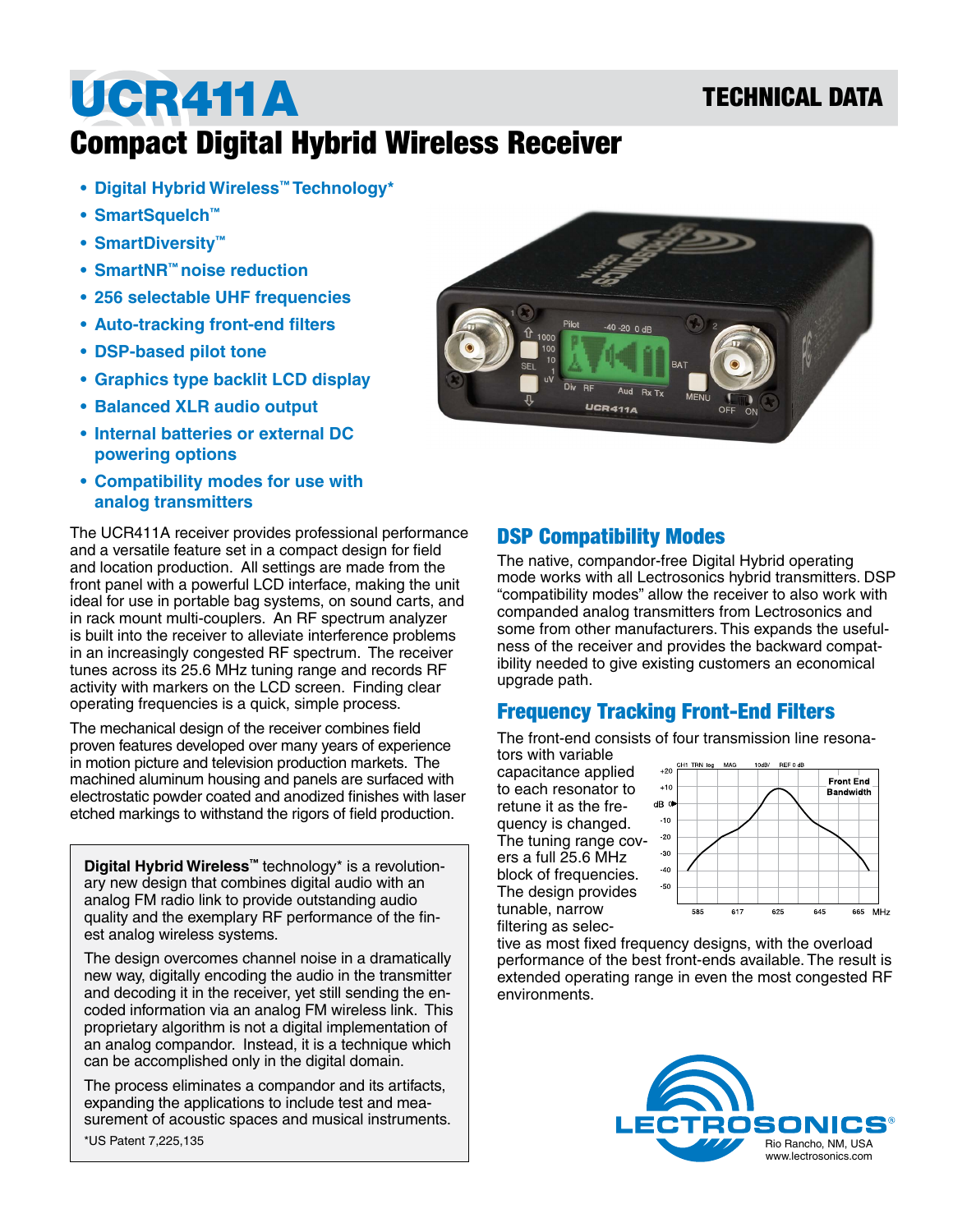## SmartSquelch<sup>™</sup>

A conventional squelch design faces several compromises.

- Squelch too aggressively and audio may be lost.
- Squelch too little and excessive noise may be heard.
- Respond too rapidly and the audio will sound "choppy."
- Respond too sluggishly and entire words or syllables can be cut off.

SmartSquelch™ achieves an optimal balance of these tradeoffs by combining several techniques that remove distracting noise without the squelching action itself becoming a distraction. The circuitry will perform the following functions:

- Wait for a complete word or syllable before squelching.
- Assess recent squelching history and RF signal strength.
- Assess audio content to determine available masking.

By adjusting squelching behavior dynamically for the optimal result under varying conditions, the receiver can deliver acceptable audio quality from otherwise unusable signals.

#### SmartDiversity™

Microprocessor controlled antenna phase combining is utilized for diversity reception to keep the receiver small, yet still deal effectively with multi-path dropouts. The embedded firmware analyzes RF level, the rate of change of RF level and the audio content to determine the optimum timing for phase switching, and the optimum antenna phase. This adaptive technique operates over a wide range of RF levels to anticipate dropouts before they occur. The system also employs "opportunistic switching" to analyze and then latch the phase in the best position during brief squelch activity.

#### SmartNR™

With a noise floor at -120 dBV and a frequency response to 20 kHz, high frequency noise in the source audio is more apparent than in conventional wireless systems. The Smart Noise Reduction algorithm works by attenuating only those portions of the audio signal that fit a statistical profile for randomness or "electronic hiss." Because it isn't simply a sophisticated variable low pass filter as in earlier analog designs, much greater transparency is obtained. Desired high frequency signals having some coherence such as speech sibilance and tones are not affected.

The Smart NR algorithm has three modes, selectable from the front panel LCD. When switched OFF, no noise reduction is performed. When switched to NORMAL, the factory default setting, enough noise reduction is applied to remove most of the hiss from the mic preamp and some of the hiss from lavaliere microphones. When switched to FULL, enough noise reduction is applied to remove most of the hiss from nearly any signal source of reasonable quality, assuming levels are set correctly at the transmitter.

#### Analog RF Links

A digitized audio or RF signal occupies a good deal more bandwidth than the original analog signal. A digital transmission over the air requires some combination of additional power, more RF bandwidth and/or compression of the audio data to achieve adequate operating range and keep the energy inside the defined spectral mask. Because of this, digital wireless microphones typically lack the operating range of conventional FM systems.

With regard to using RF power and spectrum efficiently, an analog RF link has many advantages in wireless mic systems, among them long battery life, excellent range, and the ability to use many systems in close proximity without interference.

#### DSP-Based Pilot Tone

The 400 Series system design utilizes a DSP generated ultrasonic pilot tone to control the receiver audio muting (squelch). Brief delays at turn-on and turn-off eliminate thumps, pops or other transients that can occur when the power is switched on or off. The pilot tone frequency is different for each of the 256 frequencies in the tuning range of a system (frequency block) to eliminate squelch problems in multichannel systems where a pilot tone signal can appear in the wrong receiver via intermodulation products. The DSP generated pilot tone also survives mishandling much better than fragile crystal-based pilot tone systems.

#### High Current, Low Noise Amplifiers

The gain stages in the front end use special transistors in a feedback regulated high current circuit that combines low noise, low gain, and high power. The design takes all three of these parameters into consideration at once, to provide low noise RF amplification, excellent sensitivity and extremely low susceptibility to intermodulation.

Combining the high power gain stages with the tracking front end produces a receiver that is immune to single and multiple interfering signals close to the operating frequency and in addition, strongly rejects signals that are much farther away.

#### Surface Acoustic Wave (SAW) Filter

SAW filters in the first IF section operating at 244 MHz combine sharp skirts, constant group delay, and wide bandwidth in one filter. These quartz filters are temperature stable. This special type of filter allows primary filtering as early as possible, at as high a frequency as possible and before high gain is applied to the signal. After the sharp filtering action of the SAW filters, the signal is converted to the second IF at 10.7 MHz, then finally to the third IF at the low frequency of 300 kHz, where the counting detector generates the audio signal.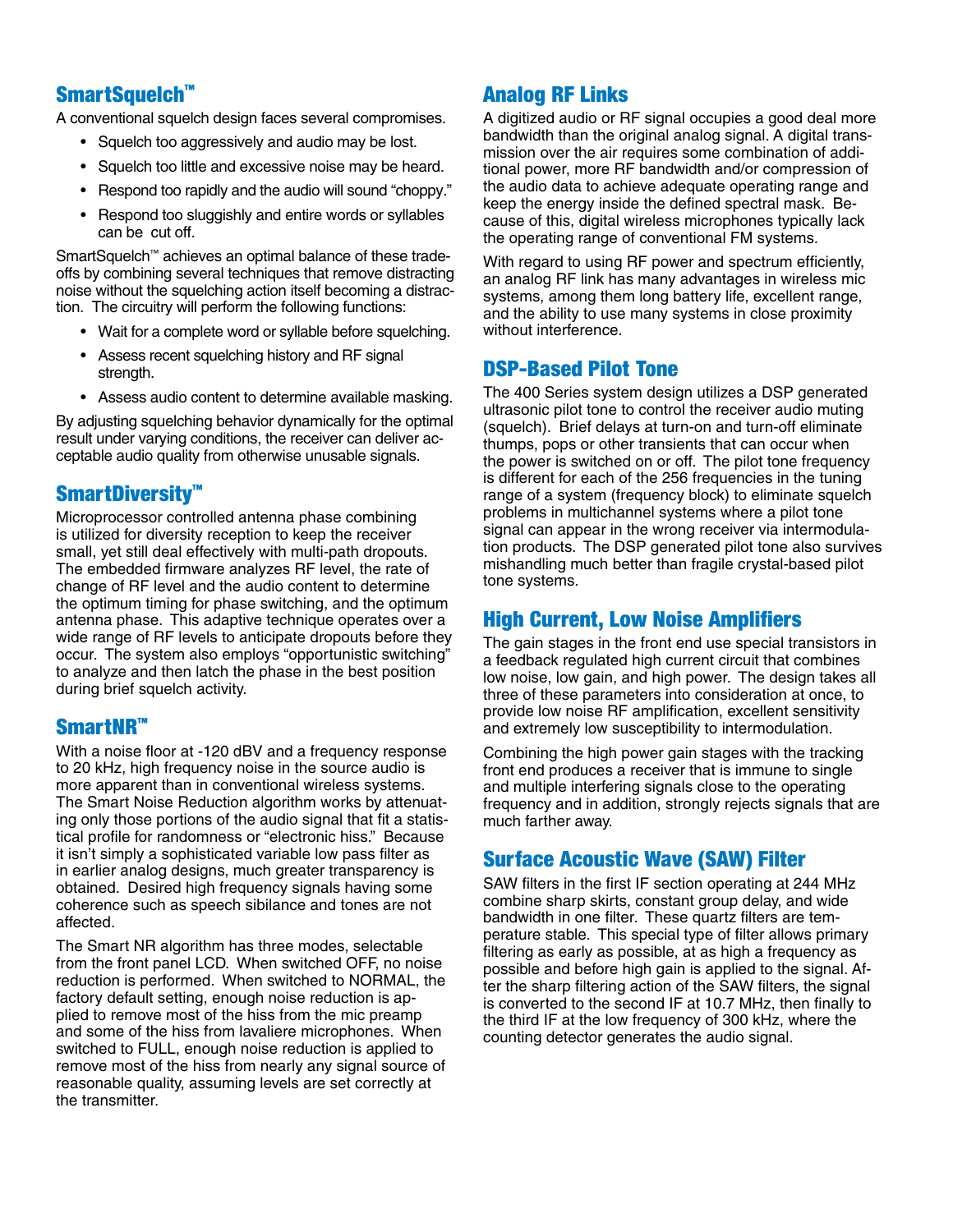## Digital Pulse Counting Detector

An advanced digital pulse counting detector is used to demodulate the FM signal at 300 kHz to eliminate thermal drift and provide greater AM rejection. A stream of precision pulses is generated at 300 kHz and locked to the FM signal coming from the third IF section. The pulse width is constant but the timing between pulses varies with the frequency shift of the FM signal. The integrated voltage of the pulses in a given time interval within the waveform varies in direct proportion to the frequency modulation of the radio signal. Closely spaced pulses produces a higher voltage and widely spaced pulses a lower voltage. The resultant varying DC voltage is the audio signal, as shown in the diagram.

## Backlit LCD Graphics Display

The interface for setting up and operating the UCR411A receiver is an LCD display and three switches on the front panel of the receiver. All information regarding the status of audio and RF signals and battery levels in the receiver and the transmitter are simultaneously shown in the Main Window of the display.



**The varying DC voltage = The audio signal**

A "locked" operating mode can be enabled by holding the MENU button down for several seconds. In this mode no changes can be made to the settings already stored, and the scanning mode cannot be entered.



#### Main Window

The LCD Main Window as shown above provides a summary of all receiver activity to display the status of the most important operating parameters at a glance. With quick button pushes, the LCD will also show frequency settings, battery status and setup functions.

The setup window provides control of the output level, audio test tone, transmitter battery type, output audio phase, noise reduction mode, tuning mode and compatibility mode.



#### Scanning Windows

A special scanning mode is provided to conduct RF site surveys and locate clear operating frequencies.

A scrollable window provides a graphical illustration of RF signals (interference) within the tuning range of the receiver.